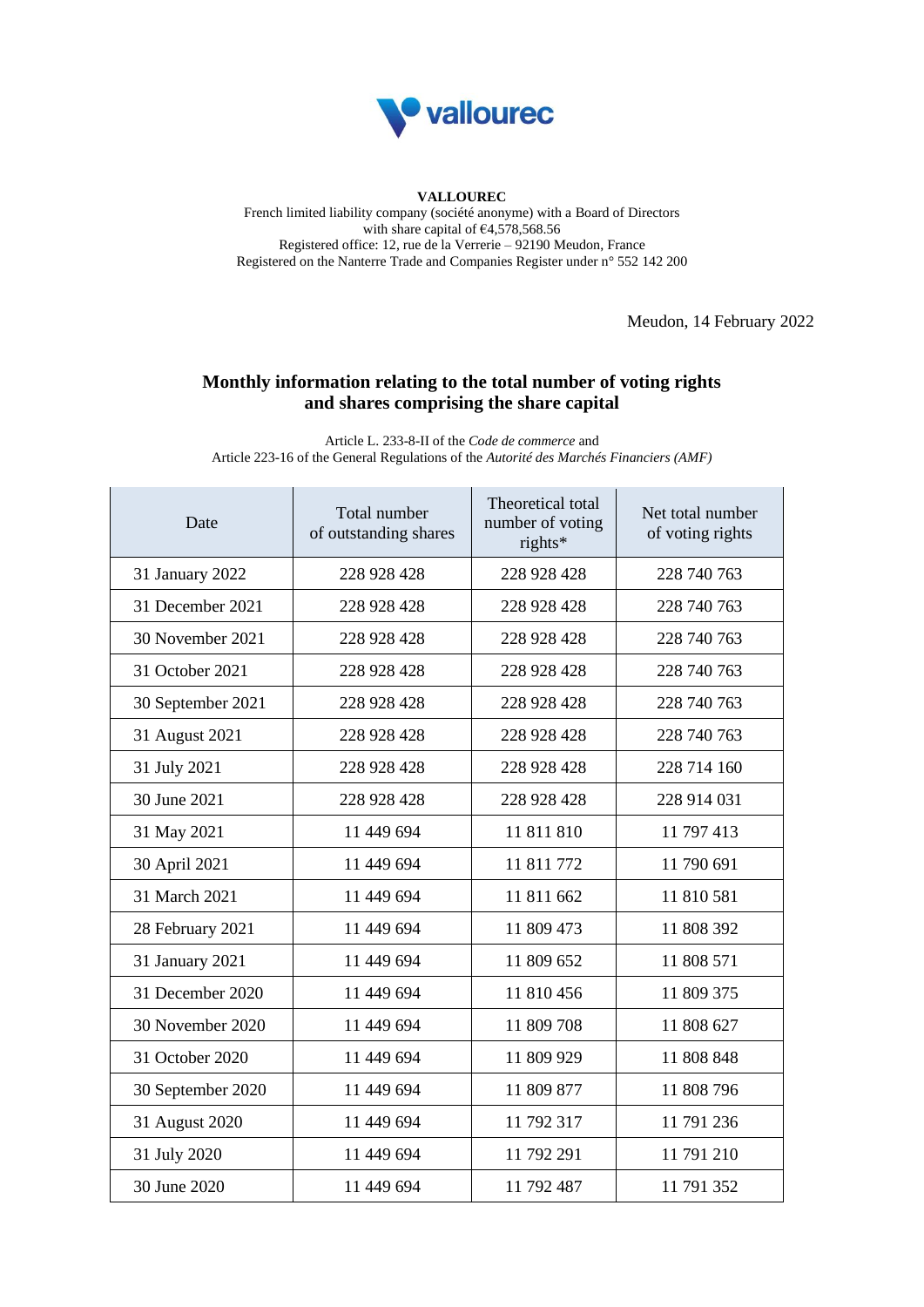

| Date              | Total number<br>of outstanding shares | Theoretical total<br>number of voting<br>rights* | Net total number<br>of voting rights |
|-------------------|---------------------------------------|--------------------------------------------------|--------------------------------------|
| 31 May 2020       | 11 449 694                            | 11 825 998                                       | 11 810 412                           |
| 30 April 2020     | 457 987 760                           | 467 246 708                                      | 466 723 205                          |
| 31 March 2020     | 457 987 760                           | 467 212 665                                      | 466 689 162                          |
| 29 February 2020  | 457 987 760                           | 470 490 431                                      | 469 966 928                          |
| 31 January 2020   | 457 987 760                           | 470 448 503                                      | 469 925 000                          |
| 31 December 2019  | 457 987 760                           | 470 435 812                                      | 469 912 309                          |
| 30 November 2019  | 457 987 760                           | 470 400 552                                      | 469 877 049                          |
| 31 October 2019   | 457 987 760                           | 470 391 503                                      | 469 868 000                          |
| 30 September 2019 | 457 987 760                           | 470 373 857                                      | 469 850 354                          |
| 31 August 2019    | 457 987 760                           | 470 365 861                                      | 469 842 358                          |
| 31 July 2019      | 457 987 760                           | 470 354 599                                      | 469 831 096                          |
| 30 June 2019      | 457 987 760                           | 470 370 960                                      | 469 842 814                          |
| 31 May 2019       | 457 987 760                           | 470 352 202                                      | 469 824 056                          |
| 30 April 2019     | 457 987 760                           | 470 352 409                                      | 469 717 892                          |
| 31 March 2019     | 457 987 760                           | 470 318 361                                      | 468 612 089                          |
| 28 February 2019  | 457 987 760                           | 470 289 887                                      | 469 583 848                          |
| 31 January 2019   | 457 987 760                           | 470 288 267                                      | 470 197 228                          |
| 31 December 2018  | 457 987 760                           | 470 286 184                                      | 470 195 145                          |
| 30 November 2018  | 457 987 760                           | 470 207 119                                      | 470 116 080                          |
| 31 October 2018   | 457 987 760                           | 470 207 002                                      | 470 115 963                          |
| 30 September 2018 | 457 987 760                           | 470 205 298                                      | 470 114 259                          |
| 31 August 2018    | 457 987 760                           | 470 204 668                                      | 470 113 629                          |
| 31 July 2018      | 457 987 760                           | 470 202 926                                      | 470 111 887                          |
| 30 June 2018      | 457 987 760                           | 470 071 367                                      | 469 972 774                          |
| 31 May 2018       | 457 987 760                           | 470 062 108                                      | 469 963 515                          |
| 30 April 2018     | 457 987 760                           | 470 063 032                                      | 469 964 439                          |
| 31 March 2018     | 457 987 760                           | 469 717 314                                      | 469 544 717                          |
| 28 February 2018  | 457 987 760                           | 469 607 832                                      | 469 435 235                          |
| 31 January 2018   | 457 987 760                           | 469 609 077                                      | 469 436 480                          |